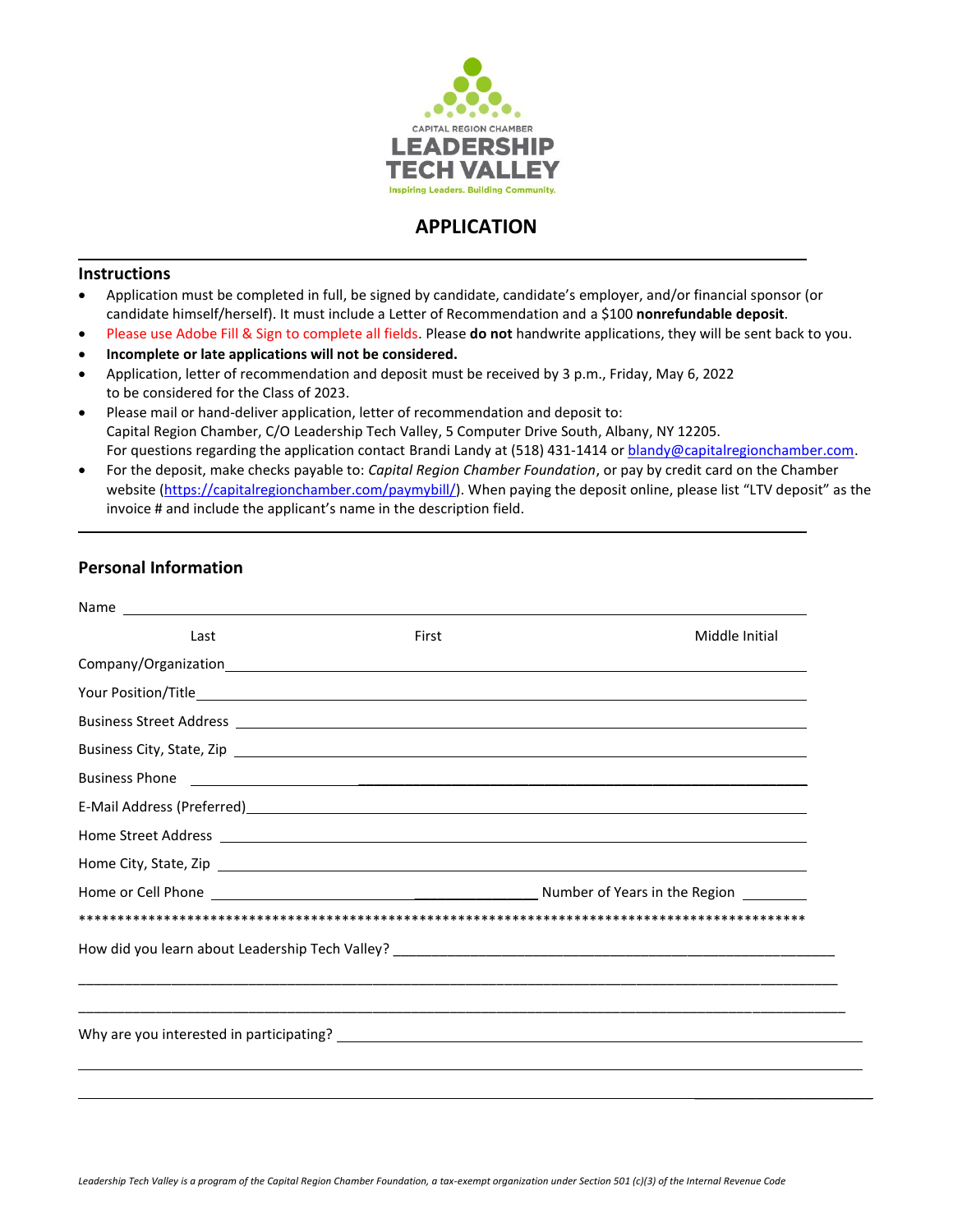$\overline{\phantom{a}}$  , where  $\overline{\phantom{a}}$  , where  $\overline{\phantom{a}}$  , where  $\overline{\phantom{a}}$ 

 $\overline{a}$ 

What do you hope to gain? \_

# **Employment Information**

|                           | <u> 1989 - Jan Samuel Barbara, margaret a shekara 1989 - Shekara ta 1989 - Shekara ta 1989 - Shekara ta 1980 - Sh</u>                                                                                                              |      |    |  |
|---------------------------|------------------------------------------------------------------------------------------------------------------------------------------------------------------------------------------------------------------------------------|------|----|--|
|                           |                                                                                                                                                                                                                                    |      |    |  |
|                           |                                                                                                                                                                                                                                    |      |    |  |
|                           |                                                                                                                                                                                                                                    |      |    |  |
|                           | List previous positions held with your present employer and other employment in chronological order. Attach additional                                                                                                             |      |    |  |
| sheet, if necessary.      |                                                                                                                                                                                                                                    |      |    |  |
| Employer                  | Title/Responsibility                                                                                                                                                                                                               | From | To |  |
|                           |                                                                                                                                                                                                                                    |      |    |  |
|                           | ,我们也不会有什么?""我们的人,我们也不会有什么?""我们的人,我们也不会有什么?""我们的人,我们也不会有什么?""我们的人,我们也不会有什么?""我们的人                                                                                                                                                   |      |    |  |
|                           | ,我们也不会有什么。""我们的人,我们也不会有什么?""我们的人,我们也不会有什么?""我们的人,我们也不会有什么?""我们的人,我们也不会有什么?""我们的人                                                                                                                                                   |      |    |  |
|                           |                                                                                                                                                                                                                                    |      |    |  |
|                           |                                                                                                                                                                                                                                    |      |    |  |
|                           | ,我们也不会有什么。""我们的人,我们也不会有什么?""我们的人,我们也不会有什么?""我们的人,我们也不会有什么?""我们的人,我们也不会有什么?""我们的人                                                                                                                                                   |      |    |  |
|                           |                                                                                                                                                                                                                                    |      |    |  |
|                           | ,我们也不会有什么?""我们的人,我们也不会有什么?""我们的人,我们也不会有什么?""我们的人,我们也不会有什么?""我们的人,我们也不会有什么?""我们的人                                                                                                                                                   |      |    |  |
|                           |                                                                                                                                                                                                                                    |      |    |  |
| <b>Community Activity</b> |                                                                                                                                                                                                                                    |      |    |  |
|                           | If you are not currently involved in community service activities, volunteerism or board service, which types of community                                                                                                         |      |    |  |
|                           | service organizations would you like to learn about, and why?<br>Service organizations would you like to learn about, and why?<br>All the manuscription and the context of the context of the context of the context of the contex |      |    |  |

If you are involved in community service activities, please describe your level of community involvement and why it is important to you.

\_\_\_\_\_\_\_\_\_\_\_\_\_\_\_\_\_\_\_\_\_\_\_\_\_\_\_\_\_\_\_\_\_\_\_\_\_\_\_\_\_\_\_\_\_\_\_\_\_\_\_\_\_\_\_\_\_\_\_\_\_\_\_\_\_\_\_\_\_\_\_\_\_\_\_\_\_\_\_\_\_\_\_\_\_\_\_\_\_\_\_\_\_\_\_\_\_\_\_\_\_\_\_\_\_

Please list, in order of importance to you, up to three other civic, professional or community organizations of which you are a present or past member. Please note any leadership positions held.

Organization Title/Responsibility From To

 $\overline{\phantom{a}}$  , and the contract of the contract of the contract of the contract of the contract of the contract of the contract of the contract of the contract of the contract of the contract of the contract of the contrac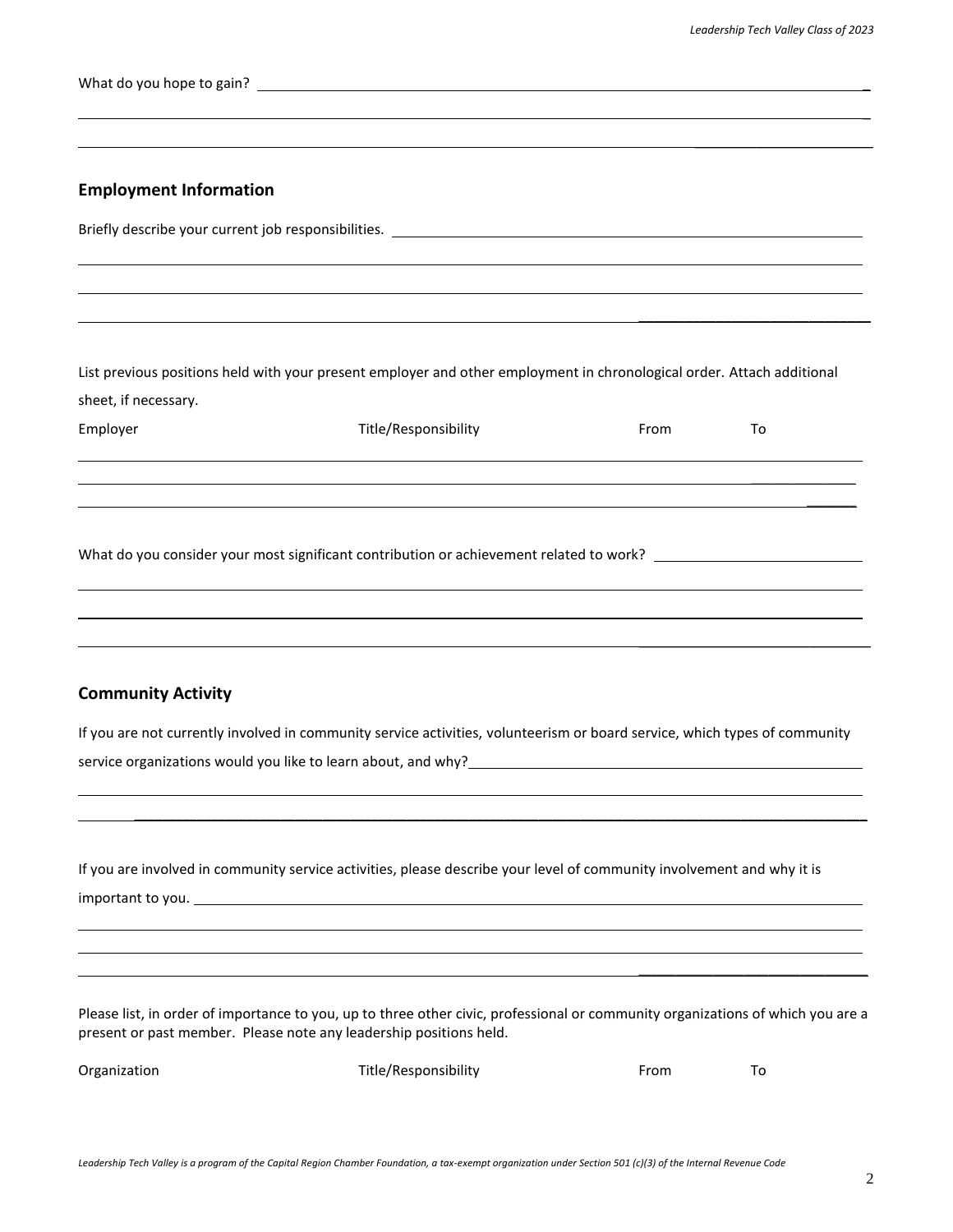$\overline{\phantom{a}}$  , where  $\overline{\phantom{a}}$  , where  $\overline{\phantom{a}}$  , where  $\overline{\phantom{a}}$ 

# **General Information**

Leadership Tech Valley is a transformational program for existing and emerging regional leaders. This program provides the foundation for a lifelong commitment to leadership and community engagement by creating awareness of key issues and opportunities that affect the Capital Region. Please explain why you should be considered for this program. **Please limit your response to 250 words.**

\_\_\_\_\_\_\_\_\_\_\_\_\_\_\_\_\_\_\_\_\_\_\_\_\_\_\_\_\_\_\_\_\_\_\_\_\_\_\_\_\_\_\_\_\_\_\_\_\_\_\_\_\_\_\_\_\_\_\_\_\_\_\_\_\_\_\_\_\_\_\_\_\_\_\_\_\_\_\_\_\_\_\_\_\_\_\_\_\_\_\_\_\_\_\_\_\_\_\_\_\_\_\_\_\_\_\_\_\_\_\_\_\_\_\_\_\_\_\_\_\_\_\_\_\_\_\_\_ \_\_\_\_\_\_\_\_\_\_\_\_\_\_\_\_\_\_\_\_\_\_\_\_\_\_\_\_\_\_\_\_\_\_\_\_\_\_\_\_\_\_\_\_\_\_\_\_\_\_\_\_\_\_\_\_\_\_\_\_\_\_\_\_\_\_\_\_\_\_\_\_\_\_\_\_\_\_\_\_\_\_\_\_\_\_\_\_\_\_\_\_\_\_\_\_\_\_\_\_\_\_\_\_\_\_\_\_\_\_\_\_\_\_\_\_\_\_\_\_\_\_\_\_\_\_\_

### **Letter of Recommendation Requirement**

- A letter of recommendation is required as part of the application process.
- Please list below one (1) professional reference.
- Ask your reference to submit to you a recommendation letter limited to two pages that addresses:
	- o The relationship/affiliation of the person to you
		- o Your community activities and/or professional accomplishments
		- o Your leadership capabilities
		- o Why you would be an excellent candidate for the program

Name of Reference: example and the set of  $\blacksquare$  and  $\blacksquare$  and  $\blacksquare$  and  $\blacksquare$  and  $\blacksquare$  and  $\blacksquare$ 

Organization: etc. and the contract of the contract of the Relationship:  $\blacksquare$ 

### **Additional Information:**

- Applicants will be interviewed by the program Co-chairs and Chamber staff between May 16 and June 10, 2022.
- Participants will be selected based on leadership, community involvement or desire to get involved, and other relevant factors.
- The Capital Region Chamber recognizes the value to learning and growth that comes with having a diverse and inclusive class. We strive to increase the diversity of participants including age, race, color, national and ethnic origin, religion, gender, gender identity and/or expression, sexual orientation, military or veteran status, marital status, disability, socio-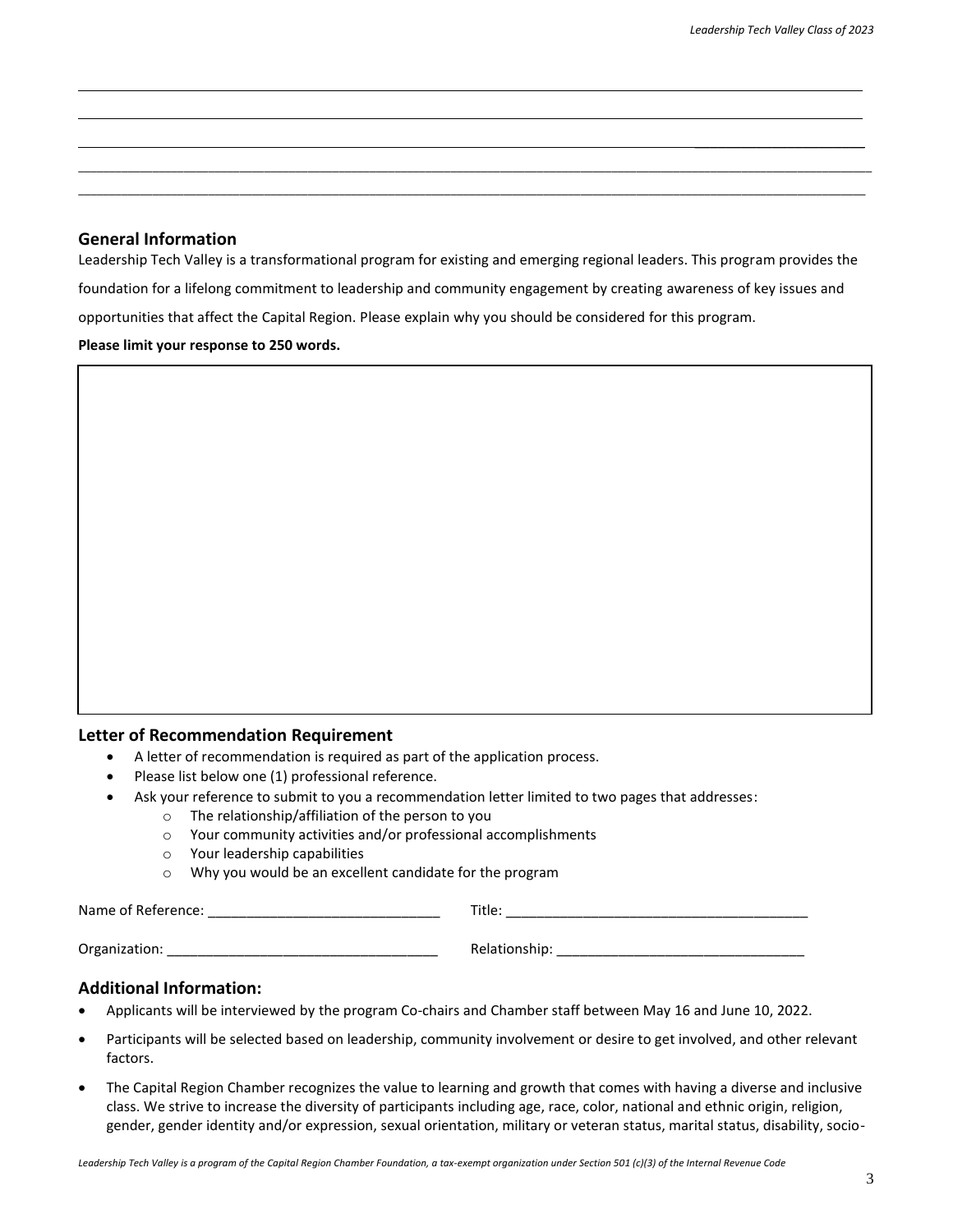economic status, and work experience. Our goal is to create a program that is representative of the diversity in our region, and to co-create with each class an environment that is equitable, respectful, and appreciative of difference.

• All applicants will be notified by **July 1** of their acceptance status.

#### **FOR MORE INFORMATION**

**regarding Leadership Tech Valley and the application process, contact Brandi Landy (518) 431-1414 [| blandy@capitalregionchamber.com](mailto:blandy@capitalregionchamber.com)**

### **Commitment**

**PARTICIPATION AGREEMENT / ATTENDANCE:** Full attendance at all eight full-day sessions, (one Friday a month from October – May), is **required**. Two emergency absences will be allowed. Attendance at the entire two-day opening retreat and full day closing session are **MANDATORY** for participation in the 2023 class. The mandatory two-day retreat will be held in September 2022. A class project and an experiential learning component outside of the structured program are required.

**TUITION.** Full tuition for Chamber Members is \$2,900; \$3,350 for non-Chamber Members. There is a discounted rate for small community based non-profit organizations that are Chamber Members, \$2,380. **A \$100 nonrefundable deposit is required with the application**, which, if accepted, will be applied toward tuition. The remaining balance is to be paid by the employer, a financial sponsor, or by the participant himself/herself. Tuition is non-refundable. Candidates are expected to secure their own financial sponsors. Tuition must be paid in full by **Friday, August 5, 2022.**

**SCHOLARSHIPS:** Financial assistance may be available on a limited basis. They are based on need, the number of requests received, and the amount of funds available. If you wish to apply for tuition assistance, please state the amount requested (\$ ) and attach a single sheet detailing your reason for the request*.*

### **Signatures**

**CANDIDATE:** I understand the goals and commitments of Leadership Tech Valley. If selected, I am willing to devote the time necessary to be a contributing member of the class. I understand that I am personally responsible for any tuition not paid by my employer, financial sponsor or scholarship assistance. I further understand that if I fail to meet these obligations, I will be asked to withdraw from the program.

**Candidate Signature Line 2020 Candidate Signature Line 2020 Candidate Signature Line 2020 Candidate Signature** 

#### **EMPLOYER COMMITMENT:**

#### **Check one box:**

I agree to allow my employee, if accepted, to devote the time necessary to be an active member of the Leadership Tech Valley class and will financially sponsor them.



I agree, if accepted, to devote the time necessary to be an active member of the Leadership Tech Valley class. I am selfemployed and will be responsible for tuition.

#### **Check your company membership status:**



Capital Region Chamber Member Non-Chamber Member

#### **FINANCIAL AGREEMENT:**

**Full tuition is dependent upon membership status - Chamber Member \$2,900; Non-Chamber Members \$3,350 or the discounted rate for** *small* **community based Non-Profit organizations that are Chamber Members - \$2,380.** 

I agree to pay \$<br> **I** agree to pay \$<br> **I** agree to pay \$

**I understand that tuition is due by Friday, August 5, 2022,** and is non-refundable.